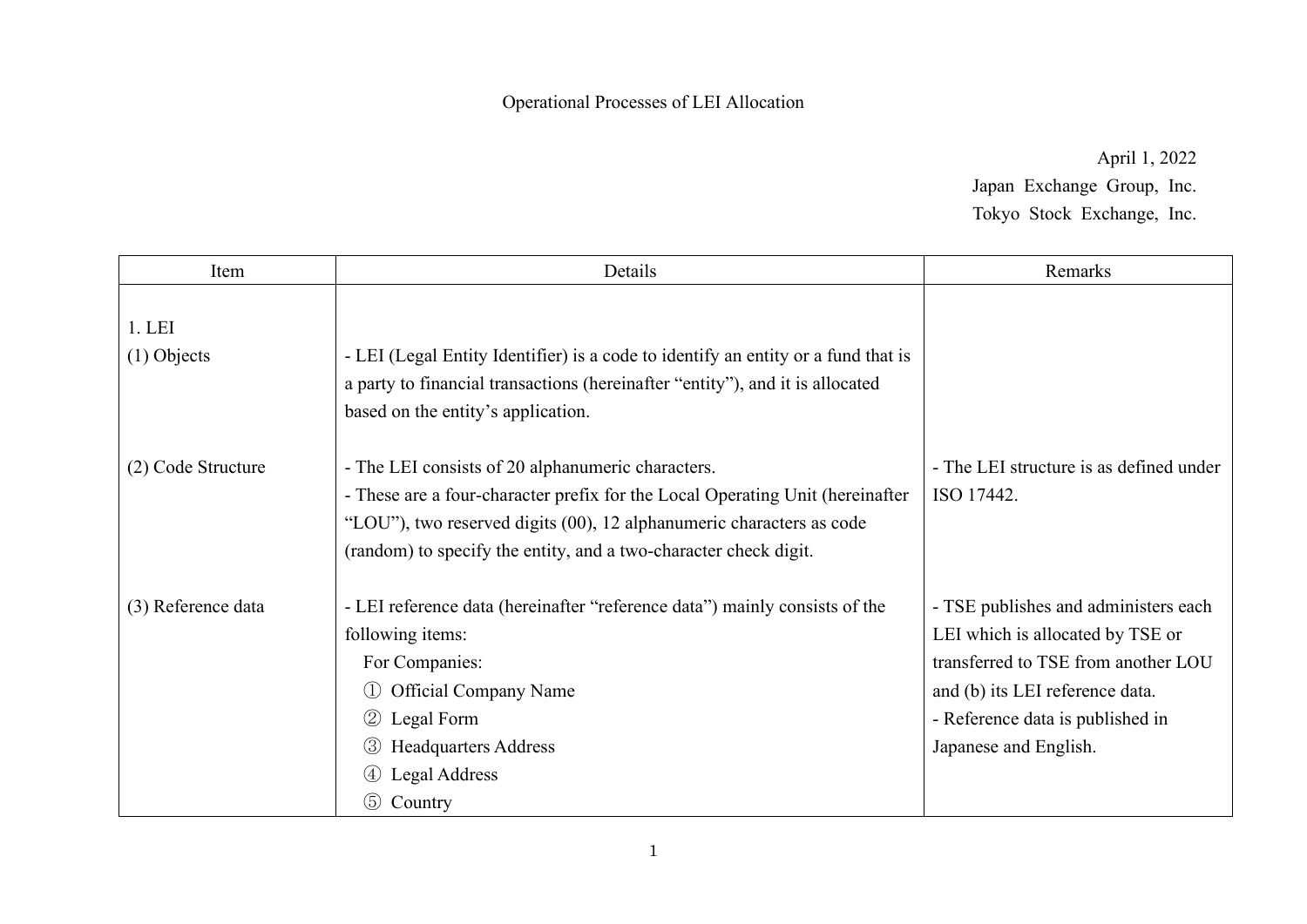| Item | Details                                                                           | Remarks                                           |
|------|-----------------------------------------------------------------------------------|---------------------------------------------------|
|      | <b>6</b> Business Registry/Entity ID                                              |                                                   |
|      | <b>Initial Registration Date</b><br>(7)                                           |                                                   |
|      | Next Renewal Date<br>(8)                                                          |                                                   |
|      | Last Update Date<br>(9)                                                           |                                                   |
|      | In case of expiration, Expiration Date and Expiration Reason<br>(10)              |                                                   |
|      | If there is an Ultimate Parent (refers to the highest-ranked legal entity<br>(11) |                                                   |
|      | that prepares consolidated financial statements for the company based             |                                                   |
|      | on accounting standards. The same applies hereafter.), data related to            |                                                   |
|      | the Ultimate Parent                                                               |                                                   |
|      | 12 If there is a Direct Parent (refers to the lowest-ranked legal entity that     |                                                   |
|      | prepares consolidated financial statements for the company based on               |                                                   |
|      | accounting standards. The same applies hereafter.), data related to the           |                                                   |
|      | <b>Direct Parent</b>                                                              |                                                   |
|      | 13 If data related to the Parent Companies (refers to an Ultimate Parent          | - For instance, if there is no Parent             |
|      | and a Direct Parent. The same applies hereafter.) cannot be reported              | Company based on the applicable                   |
|      | (including cases where Parent Companies do not exist), the reasons                | accounting standards, select the                  |
|      | why the data is not reported (exception reasons)                                  | reasons for exception as                          |
|      |                                                                                   | "NO KNOWN PERSONS".                               |
|      |                                                                                   |                                                   |
|      | For Funds:                                                                        | - In principle, Trustee is expected to            |
|      | <b>Official Fund Name</b><br>(1)                                                  | submit applications. Also, Issuer can             |
|      | 2 Name of Trustee (including re-trust trustees. Should be "Issuer" if the         | submit applications.                              |
|      | issuer submits the application. The same applies hereafter.)                      | - Regarding $\mathbb{O}$ , the official fund name |
|      | Headquarters Address of Trustee<br>$\left(3\right)$                               | is indispensable, but in the case of              |
|      | 4 Legal Address of Trustee                                                        | private funds, exceptionally, it should           |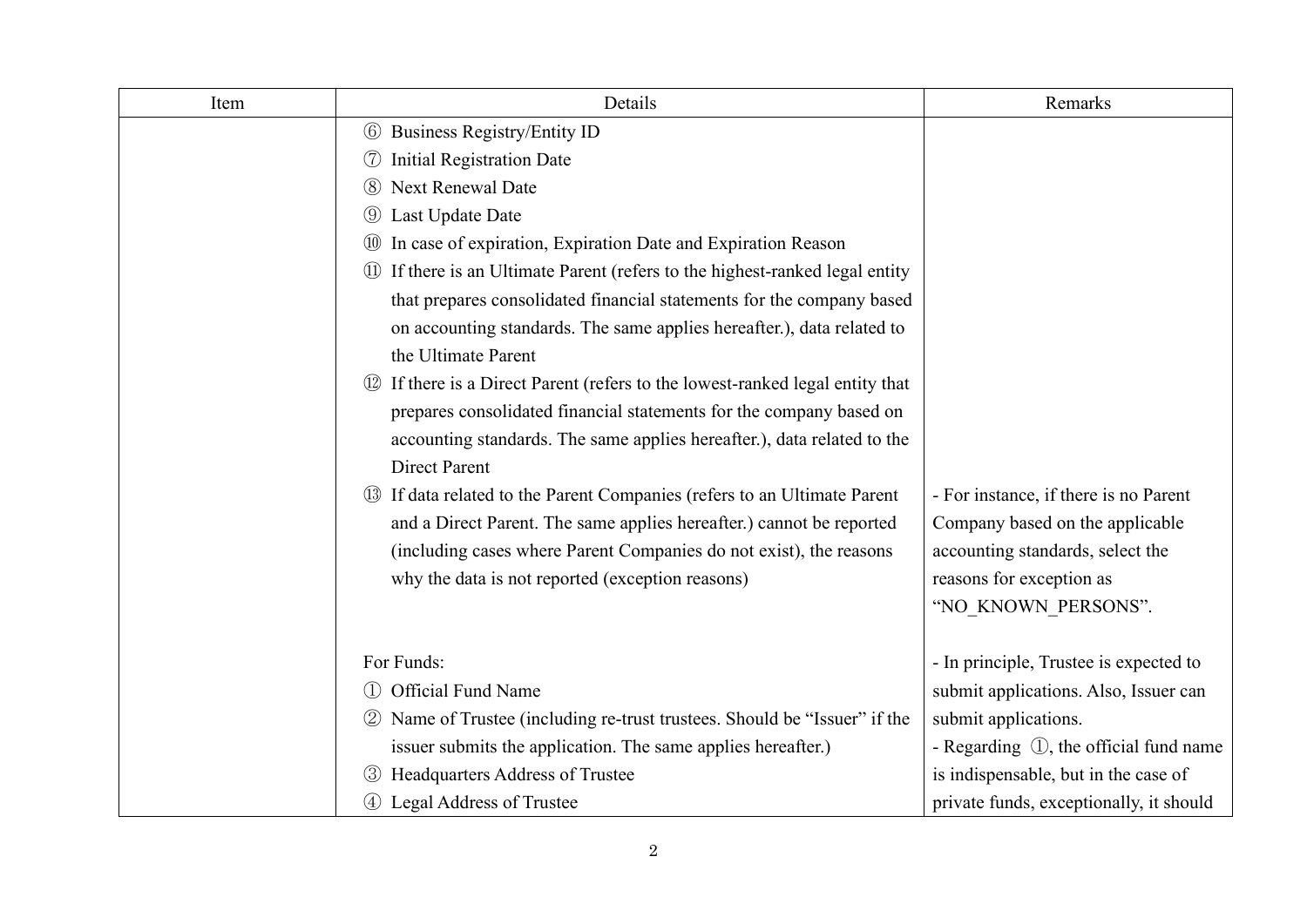| Item            | Details                                                                        | Remarks                                  |
|-----------------|--------------------------------------------------------------------------------|------------------------------------------|
|                 | Country of Trustee<br>$\circled{5}$                                            | be the "Name of Trustee/Fund code".      |
|                 | <b>Initial Registration Date</b><br>(6)                                        | However, the "Name of Issuer/Fund        |
|                 | Next Renewal Date<br>(7)                                                       | code" should be used when the issuer     |
|                 | Last Update Date<br>(8)                                                        | submits an application.                  |
|                 | In case of expiration, Expiration Date and Expiration Reason<br>$\circled{9}$  |                                          |
| 2. Allocation   |                                                                                |                                          |
| (1) Application | - The party applying for allocation of LEI (hereinafter "allocation            | - A Group address is recommended         |
|                 | applicant") should register for an account via a dedicated portal site         | because the email address registered     |
|                 | (hereinafter "JPX-LEI portal site"), and then will be issued with an ID and    | for account registration is used as the  |
|                 | password.                                                                      | contact.                                 |
|                 | The allocation applicant should be the entity itself that receives the LEI in  | - Collective applications are only       |
|                 | the case of companies, or trustee or issuer in the case of funds. However, we  | permitted when submitting ten or more    |
|                 | will allow a third party to act on behalf of the allocation applicant and in   | new applications at a time.              |
|                 | that case, a document certifying power of attorney for delegated               | - The authorized representative's        |
|                 | entrustment of the procedure should be submitted.                              | registered seal or signature is required |
|                 | - The allocation applicant must input the required data via My Page on the     | on the LEI Application Form (PDF).       |
|                 | JPX-LEI portal site and submit the designated LEI Application Form and         | Commercial registered electronic         |
|                 | Business Registration form of the allocation applicant (in the case of         | signatures are also accepted.            |
|                 | companies). If applicable, the applicant must submit a consolidated            | - A Business Registration form is        |
|                 | financial statement or equivalent documents (annual securities report, etc.)   | required unless it has already been      |
|                 | prepared by the Parent Company that attests to the relationship between the    | submitted to TSE before for a past LEI   |
|                 | applicant and the Parent Company.                                              | application, in the case of a trustee or |
|                 | - When a LEI has been allocated, a notification email will be sent to the      | issuer.                                  |
|                 | email account registered at the time of registration. A LEI is allocated, in   | - TSE will confirm the relationship      |
|                 | principle, not including the day of application, after five (5) business days. | between the allocation applicant         |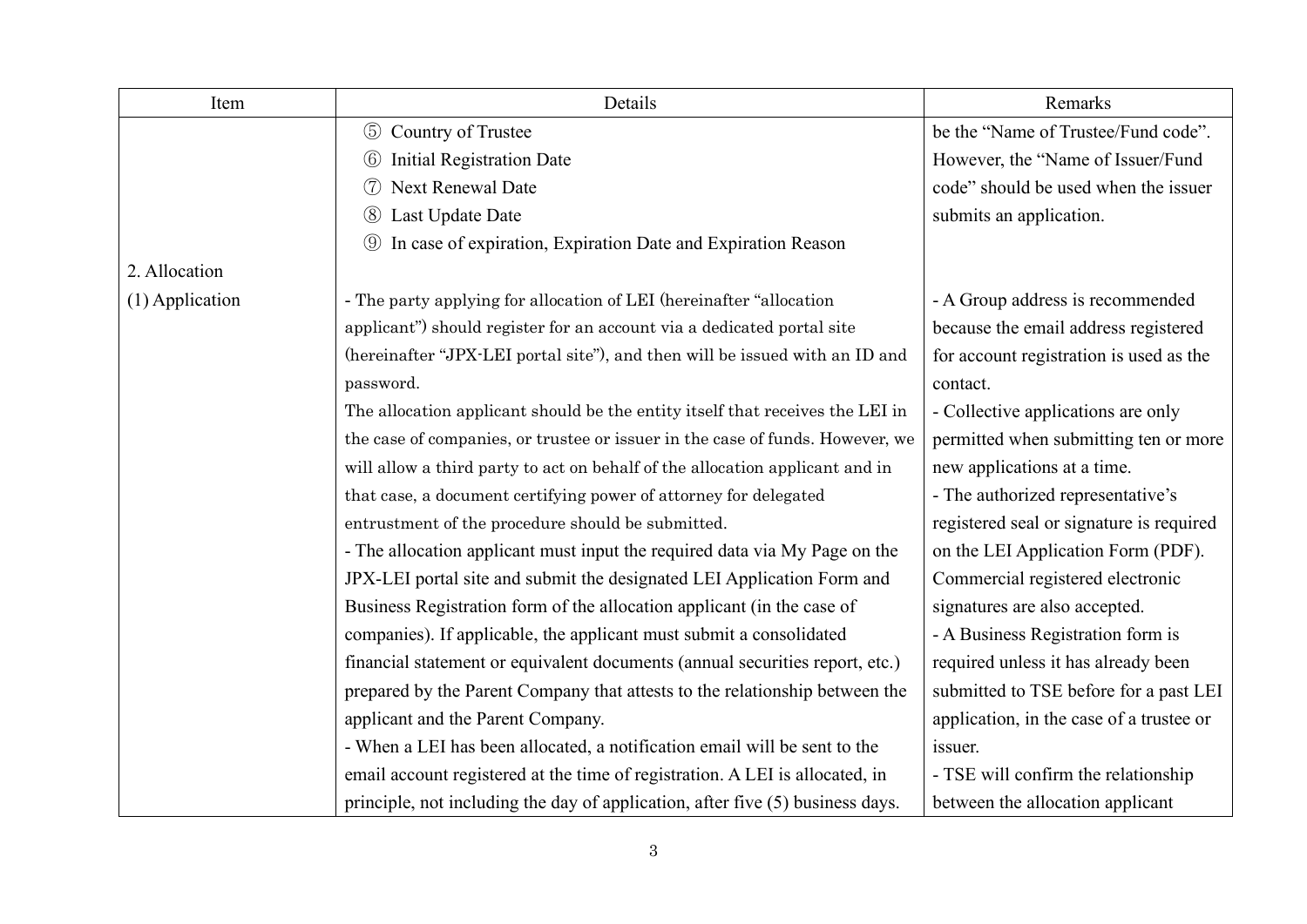| Item                 | Details                                                                        | Remarks                                  |
|----------------------|--------------------------------------------------------------------------------|------------------------------------------|
|                      | However, if there are many applications to process or application details are  | (entity) and its Parent Company based    |
|                      | incomplete, then the LEI may not get allocated by the requested processing     | on the information provided in the       |
|                      | date.                                                                          | section "Affiliated Companies" in the    |
|                      | - The allocation applicant is responsible for handling all related procedures, | annual securities report.                |
|                      | including new applications, changes in registered information, renewal,        |                                          |
|                      | non-renewal, and expiration.                                                   |                                          |
| (2) TSE validation   | - TSE validates the accuracy of information in the submitted application       |                                          |
|                      | based on the attached documents, etc.                                          |                                          |
| (3) Registration and | - Once TSE has completed the validation process, TSE allocates and             |                                          |
| Publication          | registers an LEI and its reference data into the TSE computer system           |                                          |
|                      | (hereinafter "data management system").                                        |                                          |
|                      | - When TSE has registered the LEI and its reference data into the data         |                                          |
|                      | management system, TSE notifies the allocation applicant or agent and          |                                          |
|                      | publishes it on the JPX-LEI portal site as soon as practical.                  |                                          |
|                      | - Upon completion of the above procedure, a contract (hereinafter "this        |                                          |
|                      | contract") is concluded between the entity and TSE, and both parties           |                                          |
|                      | shall bear the contractual obligations.                                        |                                          |
| 3. Transfer          |                                                                                |                                          |
| $(1)$ Application    | - The party who wants to transfer its LEI and reference data managed by        | - Only one unique LEI code is            |
|                      | another LOU to TSE (hereinafter "transfer applicant") should register for an   | allocated to an entity, so it cannot be  |
|                      | account via the JPX-LEI portal site and obtain an ID and password.             | changed afterwards. Therefore, even      |
|                      | - The transfer applicant should be the company itself that would be allocated  | after a transfer, the previous code will |
|                      | the LEI in the case of companies, or a trustee or issuer in the case of funds. | continued to be used.                    |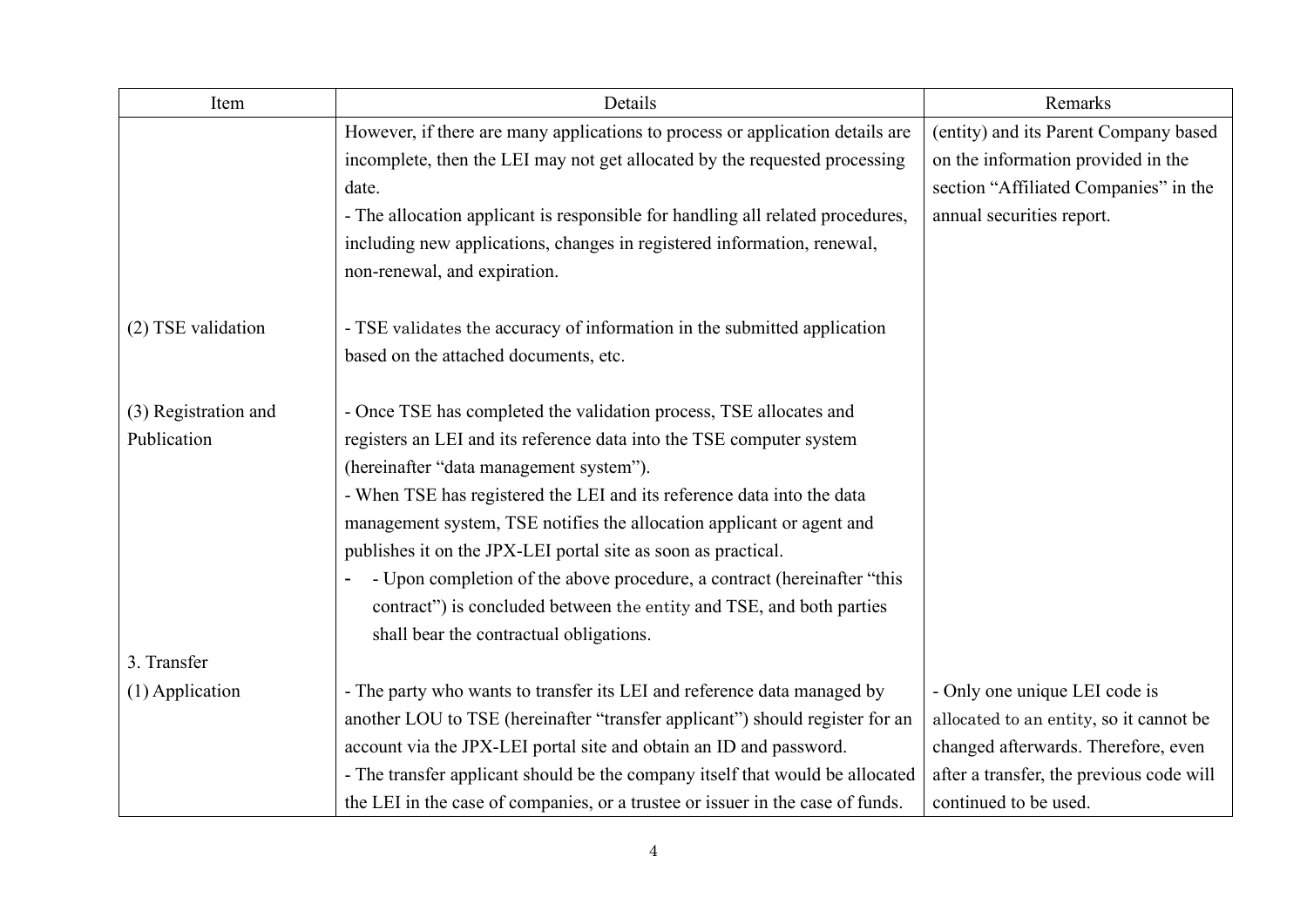| Item                 | Details                                                                     | Remarks                                  |
|----------------------|-----------------------------------------------------------------------------|------------------------------------------|
|                      | However, we will allow a third party to act on behalf of the transfer       | - The authorized representative's        |
|                      | applicant and in that case, a document certifying power of attorney for     | registered seal or signature is required |
|                      | delegating entrustment of the procedure should be submitted.                | on the Transfer Application Form         |
|                      | The transfer applicant must input the necessary data via My Page on the     | (PDF). Commercial registered             |
|                      | JPX-LEI portal site and submit the designated Transfer Application          | electronic signatures are also accepted. |
|                      | Form and Business Registration form of the transfer applicant (limited      | - TSE will confirm the relationship      |
|                      | to companies). If applicable, the applicant must submit a consolidated      | between the allocation applicant         |
|                      | financial statement or equivalent documents (i.e. annual securities report  | (entity) and its Parent Company, for     |
|                      | etc.) prepared by the Parent Company that attests to the relationship       | instance, based on the information       |
|                      | between the applicant and the Parent Company.                               | provided in the "Affiliated              |
|                      | - A preferred processing date cannot be specified for transfer              | Companies" section in the annual         |
|                      | applications.                                                               | securities report.                       |
|                      | The transfer applicant is responsible for handling all related procedures,  |                                          |
|                      | including transfer application, changes in registered information, renewal, |                                          |
|                      | non-renewal, and expiration.                                                |                                          |
| (2) TSE validation   | - When TSE receives a Transfer Application Form from the transfer           |                                          |
|                      | applicant, TSE will confirm with the former LOU accuracy of the details in  |                                          |
|                      | the submitted application based on the attached documents.                  |                                          |
| (3) Registration and | - TSE registers the LEI and reference data in the data management system    |                                          |
| Publication          | when the result of the confirmation shows that there is no problem with the |                                          |
|                      | application details.                                                        |                                          |
|                      | - When TSE has registered the LEI and its reference data into the data      |                                          |
|                      | management system, TSE notifies the transfer applicant or their agent and   |                                          |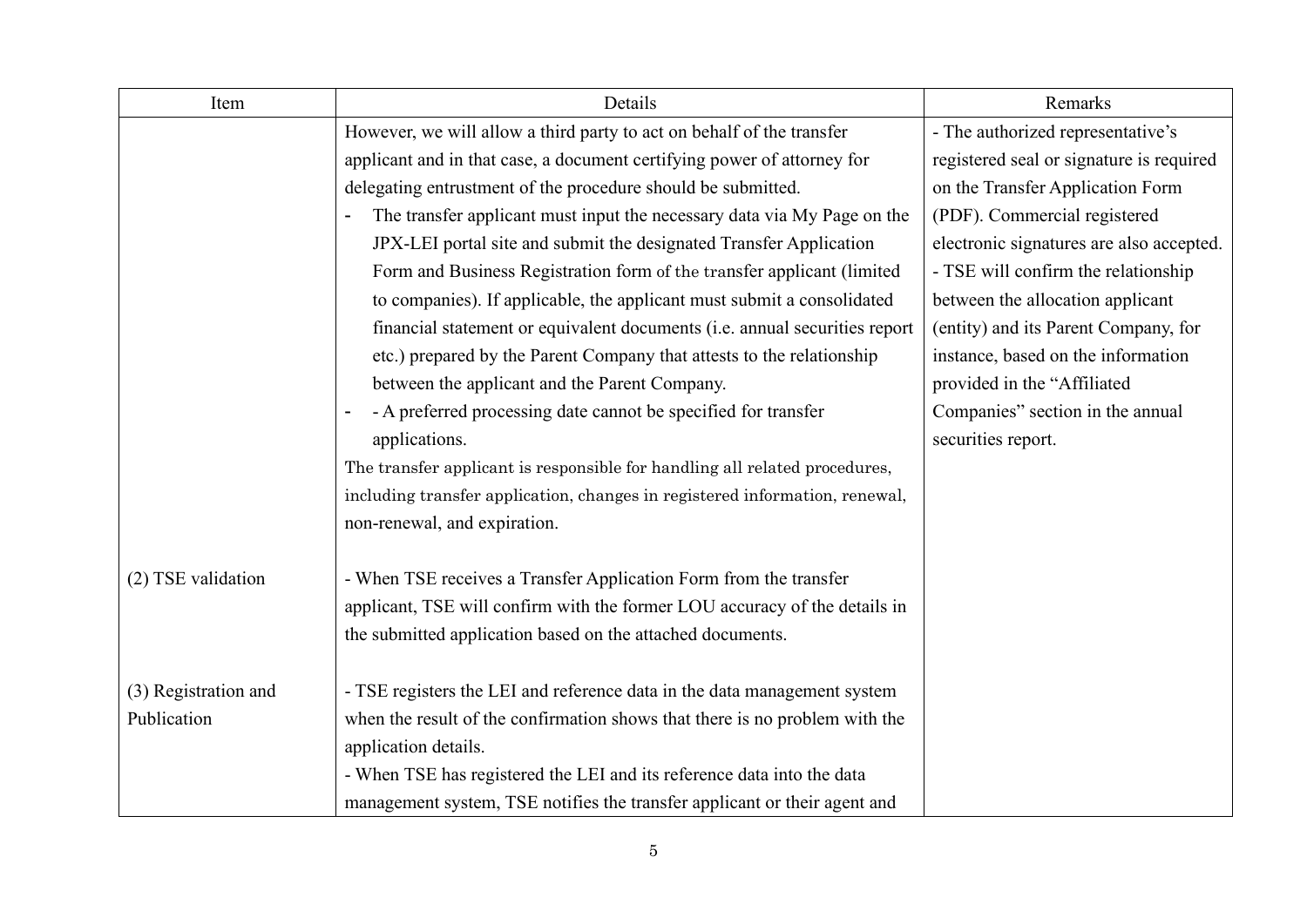| Item                   | Details                                                                      | Remarks                                   |
|------------------------|------------------------------------------------------------------------------|-------------------------------------------|
|                        | publishes the details on the JPX-LEI portal site as soon as practical.       |                                           |
|                        | - Upon completion of the above procedure, a contract is concluded between    |                                           |
|                        | the entity and TSE and both parties shall bear the contractual obligations.  |                                           |
| 4. Changing reference  |                                                                              |                                           |
| data etc.              | - When there has been a change in the reference data submitted to TSE, the   | - An LEI identifies the entity, and it is |
| (1) Application        | allocation applicant or transfer applicant (hereinafter "person in charge of | strictly prohibited to divert the same    |
|                        | applying") must apply to make changes to the registered information          | LEI code for another entity. Whenever     |
|                        | (hereinafter "application for changes") without delay to TSE via My Page     | an official name is being changed,        |
|                        | on the JPX-LEI portal site.                                                  | documentation confirming the legal        |
|                        | - Whenever any data in items of the Business Registration form etc., or      | status of the company or the fund's       |
|                        | equivalent documents change, a new Business Registration form must be        | identity must be submitted.               |
|                        | submitted in the case of companies or in the case of funds, documentation    |                                           |
|                        | that confirms details of the changes.                                        |                                           |
|                        | - Until the changes are made, in principle, not including the day of         |                                           |
|                        | application, it will take five (5) business days. However, if there are many |                                           |
|                        | applications to process or application details are incomplete, then changes  |                                           |
|                        | may not be made by the requested date.                                       |                                           |
|                        |                                                                              |                                           |
| (2) Registration and   | - When TSE receives an application for changes, TSE amends the data in       |                                           |
| Publication            | the data management system after making confirmations.                       |                                           |
|                        | - Any changes to information will be published by TSE.                       |                                           |
| 5. Renewal of LEI      |                                                                              |                                           |
| (1) Email notification | - LEI is automatically renewed but registration information must be updated  |                                           |
|                        | every year.                                                                  |                                           |
|                        | - Notification will be sent to the email address registered on My Page at    |                                           |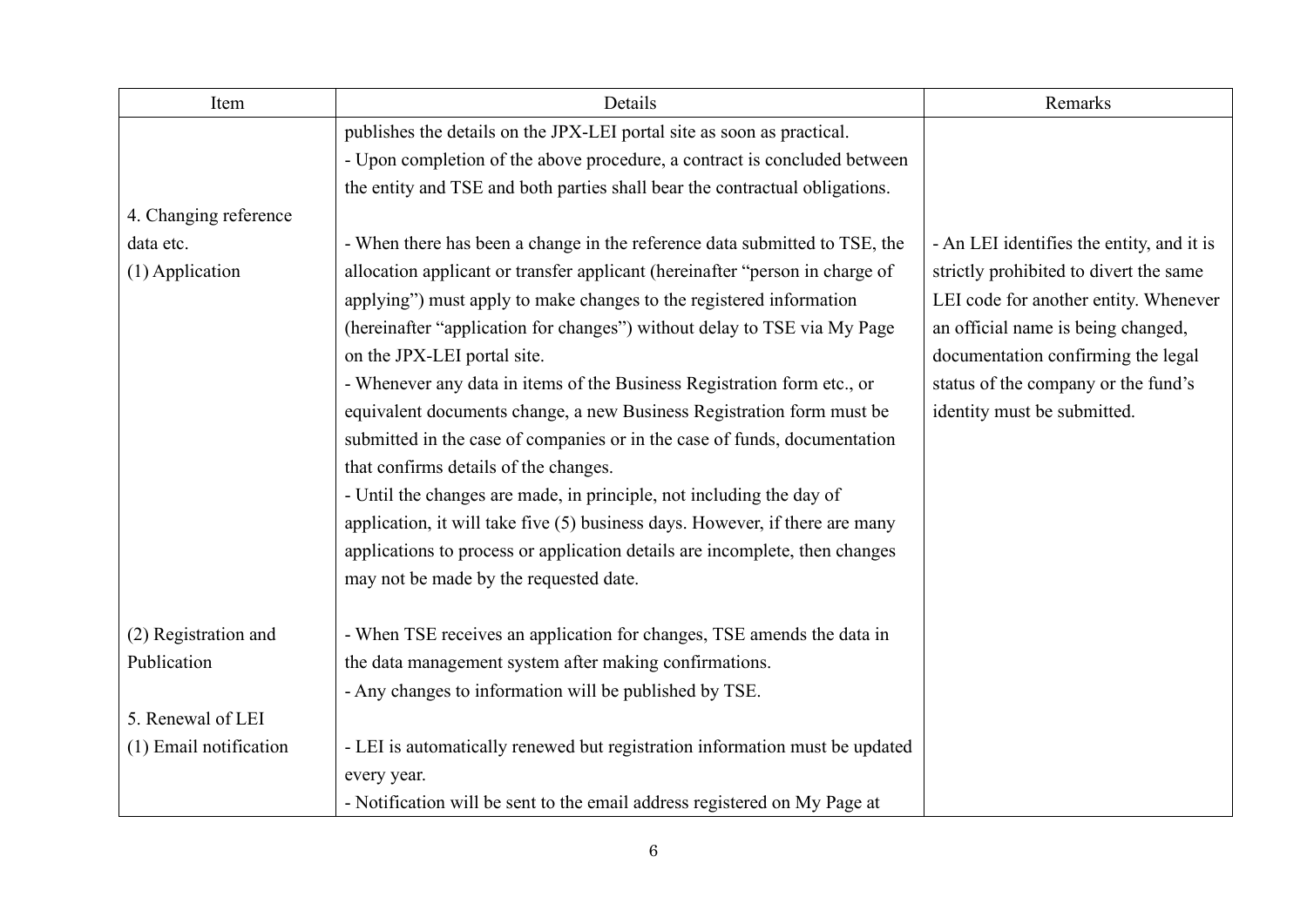| Item                       | Details                                                                        | Remarks                                  |
|----------------------------|--------------------------------------------------------------------------------|------------------------------------------|
|                            | least two months before the next renewal date for active LEIs.                 |                                          |
|                            |                                                                                |                                          |
| (2) If an entity does not  | - If an entity does not wish to renew its LEI, applications for expiration or  | - The expiration is assumed when the     |
| wish to renew LEI          | non-renewal must be made via My Page by whichever is earlier, the last         | applicant company no longer exists       |
|                            | business day of the month preceding the month of the next renewal date, or     | due to liquidation or merger.            |
|                            | five business days before the next renewal date.                               |                                          |
|                            | - If there is no application for expiration or non-renewal by the above        |                                          |
|                            | mentioned date, data shall be renewed automatically, and Annual Renewal        |                                          |
|                            | Fee shall be charged.                                                          |                                          |
|                            |                                                                                |                                          |
| (3) If an entity wishes to | - If an entity wishes to renew its LEI, the person in charge of applying shall |                                          |
| renew LE                   | confirm of changes if any to registered information, and if there are          |                                          |
|                            | changes, apply for changes via My Page. Annual Renewal Fee based on the        |                                          |
|                            | invoice must be paid.                                                          |                                          |
| 6. Expiration              | - The person in charge of applying must without delay apply to TSE for         |                                          |
| (1) Application            | expiration of the LEI if any of the following apply to the entity with the LEI |                                          |
|                            | number:                                                                        |                                          |
|                            | 1) Liquidation due to provisions of the Act or extinction due to merger        |                                          |
|                            | (for companies)                                                                |                                          |
|                            | Redemption or dissolution (for funds)                                          |                                          |
|                            | A state equivalent to $\circled{1}$ or $\circled{2}$<br>$\circled{3}$          |                                          |
|                            | - An expiration application may be carried out when the company or fund        | - The authorized representative's        |
|                            | no longer exists and as long as the company or fund survives, in principle, it | registered seal or signature is required |
|                            | is renewed every year. On the other hand, the procedure for non-renewal        | on the LEI Expiration Application        |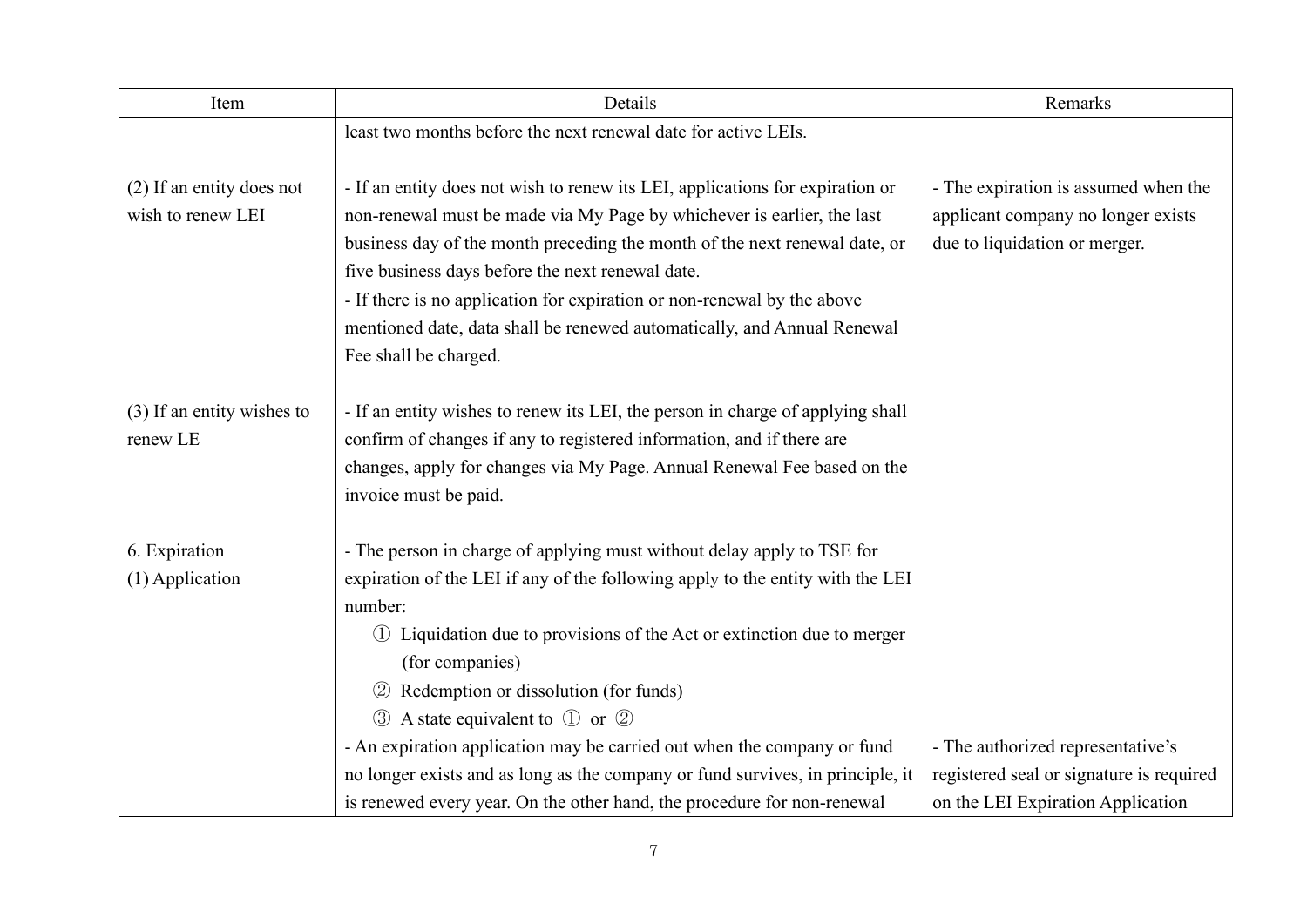| Item                | Details                                                                        | Remarks                                 |
|---------------------|--------------------------------------------------------------------------------|-----------------------------------------|
|                     | (Refer to 7.) can be taken if the reporting obligations of LEI no longer apply | Form (PDF). Commercial registered       |
|                     | due to changes etc., of investment policies, even though the company or        | electronic signatures are also accepted |
|                     | fund still exists.                                                             |                                         |
|                     | Required data must be input via My Page on the JPX-LEI portal site and         |                                         |
|                     | the designated application form for LEI expiration must be submitted in        |                                         |
|                     | order to apply for expiration of an LEI.                                       |                                         |
|                     | A weekday of at least five business days after the application date should be  |                                         |
|                     | selected as the preferred processing date. If insufficient application details |                                         |
|                     | are found, processing on the preferred processing date may not be feasible.    |                                         |
|                     |                                                                                |                                         |
| (2) Registering and | - Upon completion of the above procedure, TSE swiftly registers the            |                                         |
| publication         | expiration information into the data management system and publishes it on     |                                         |
|                     | the JPX-LEI portal site.                                                       |                                         |
|                     |                                                                                |                                         |
| 7. Non-renewal      | - The person in charge of applying can apply for non-renewal if the            |                                         |
| (1) Application     | reporting requirements for the LEI no longer apply due to changes in           |                                         |
|                     | investment policies even though the company or fund still exists.              |                                         |
|                     | - To apply for non-renewal of LEI, the person in charge of applying shall      |                                         |
|                     | enter the required data via My Page on the JPX-LEI portal site.                |                                         |
|                     | - A weekday of at least five business days after the application date should   |                                         |
|                     | be selected as the preferred processing date. If insufficient application      |                                         |
|                     | details are found, processing on the preferred processing date may not be      |                                         |
|                     | feasible.                                                                      |                                         |
|                     |                                                                                |                                         |
|                     |                                                                                |                                         |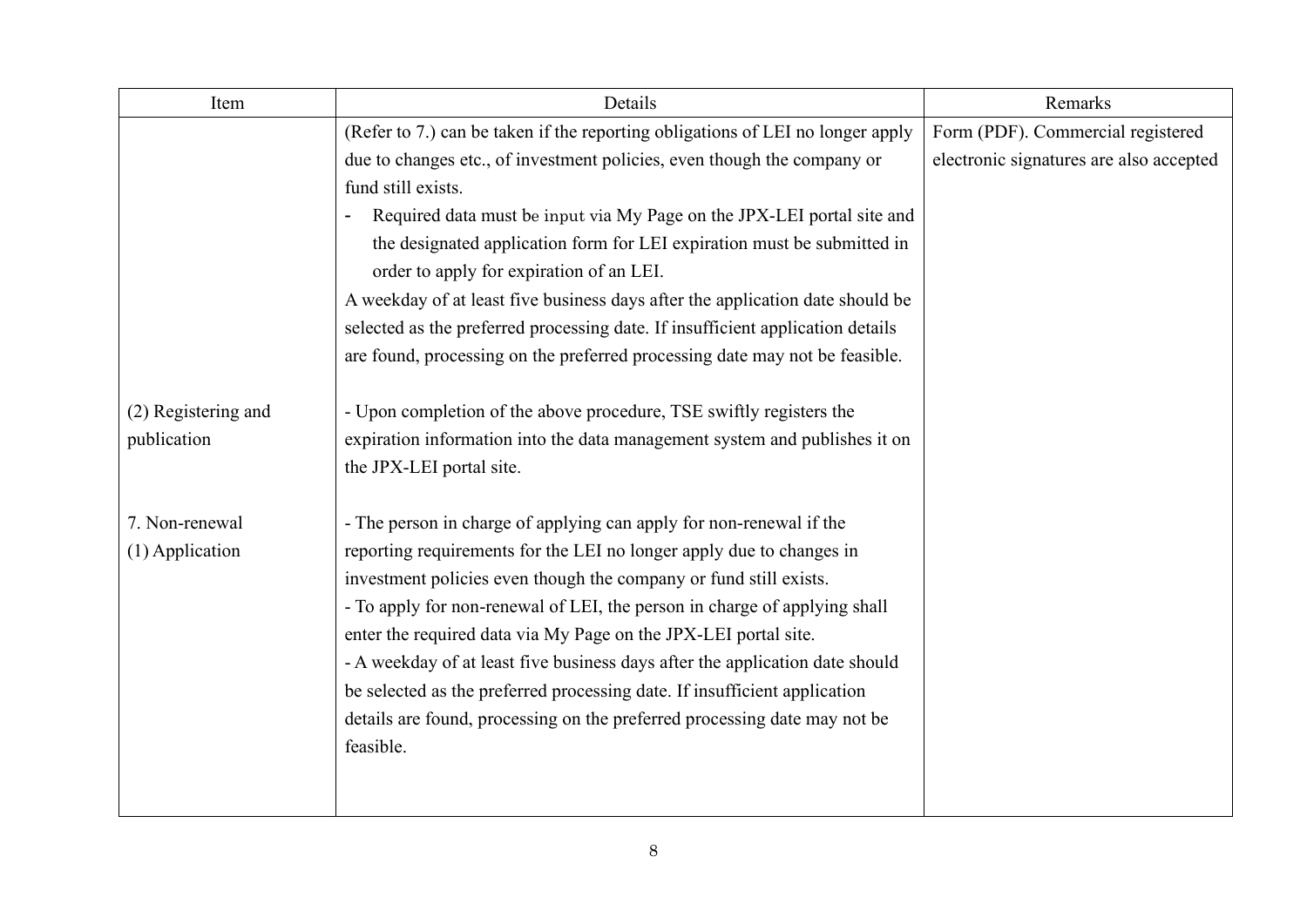| Details                                                                      | Remarks                                                                                                                                                                                                                                                                                                                                                                               |
|------------------------------------------------------------------------------|---------------------------------------------------------------------------------------------------------------------------------------------------------------------------------------------------------------------------------------------------------------------------------------------------------------------------------------------------------------------------------------|
| - Upon completion of the procedure, TSE swiftly registers the information    | - Annual Renewal Fee during any                                                                                                                                                                                                                                                                                                                                                       |
| into the data management system and publishes it on the JPX-LEI portal       | "LAPSED" period must be paid when                                                                                                                                                                                                                                                                                                                                                     |
| site.                                                                        | an LEI is reactivated again due to for                                                                                                                                                                                                                                                                                                                                                |
|                                                                              | example, changes in investment                                                                                                                                                                                                                                                                                                                                                        |
|                                                                              | policies.                                                                                                                                                                                                                                                                                                                                                                             |
|                                                                              | - Any party can submit a challenge                                                                                                                                                                                                                                                                                                                                                    |
|                                                                              | through the JPX-LEI portal site.                                                                                                                                                                                                                                                                                                                                                      |
|                                                                              |                                                                                                                                                                                                                                                                                                                                                                                       |
| to the registered data.                                                      |                                                                                                                                                                                                                                                                                                                                                                                       |
| - TSE confirms the accuracy of details to each challenge to the registered   |                                                                                                                                                                                                                                                                                                                                                                                       |
| data and contacts the LEI registrant to submit an application for changes if |                                                                                                                                                                                                                                                                                                                                                                                       |
| necessary.                                                                   |                                                                                                                                                                                                                                                                                                                                                                                       |
|                                                                              |                                                                                                                                                                                                                                                                                                                                                                                       |
| - Accepting LEI applications (new allocation, transfer, non-renewal,         | - Functions of the JPX-LEI portal site                                                                                                                                                                                                                                                                                                                                                |
| expiration, and changing reference data), and publication of LEIs and their  | include dissemination and search of                                                                                                                                                                                                                                                                                                                                                   |
| reference data, and accepting challenges, etc., are in principle processed   | LEI/reference data (users can search                                                                                                                                                                                                                                                                                                                                                  |
|                                                                              | by using the company name, fund                                                                                                                                                                                                                                                                                                                                                       |
|                                                                              | name and country, etc.), file download                                                                                                                                                                                                                                                                                                                                                |
|                                                                              | (XML format), as well as obtaining                                                                                                                                                                                                                                                                                                                                                    |
|                                                                              | and submitting Application Form. The                                                                                                                                                                                                                                                                                                                                                  |
|                                                                              | site is operated in both Japanese and                                                                                                                                                                                                                                                                                                                                                 |
|                                                                              | English.                                                                                                                                                                                                                                                                                                                                                                              |
|                                                                              |                                                                                                                                                                                                                                                                                                                                                                                       |
|                                                                              | - In order to ensure the accuracy and validity of reference data and to avoid<br>duplicate numbering for the same entity, etc., when there are any doubts<br>about the published LEI and reference data, TSE will accept any challenges<br>through the JPX-LEI portal site that TSE established.<br>- See the "JPX-LEI User Guide" for details on how the portal site can be<br>used. |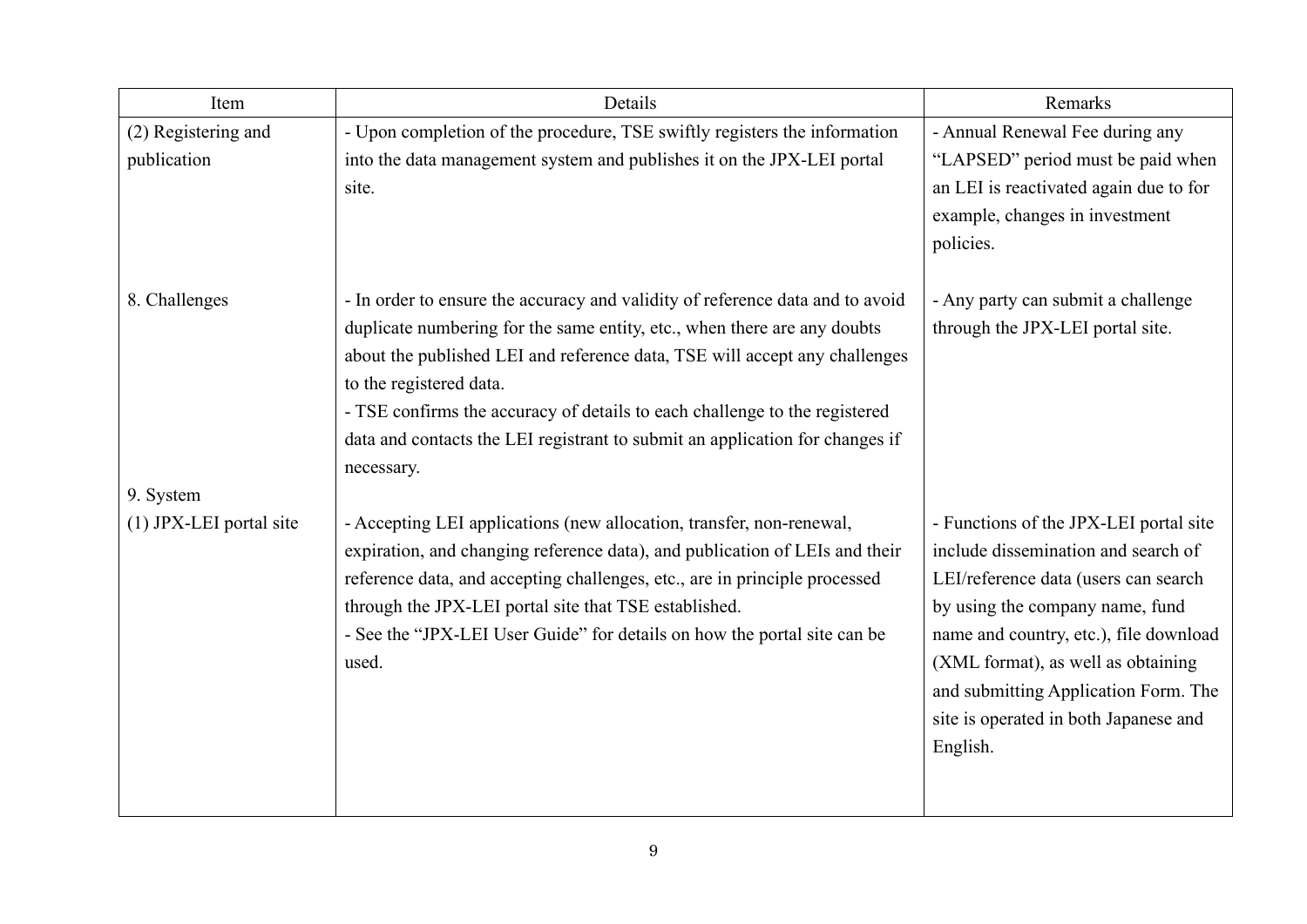| Item                | Details                                                                                   | Remarks                               |
|---------------------|-------------------------------------------------------------------------------------------|---------------------------------------|
| (2) Data management | TSE basically uses its internal data management system for registration<br>$\overline{a}$ | - LEIs and their reference data which |
| system              | of LEIs and their reference data and other administration.                                | are registered in the data management |
|                     |                                                                                           | system are electromagnetically linked |
|                     |                                                                                           | to the JPX-LEI portal site.           |
| <b>10. Fees</b>     |                                                                                           |                                       |
| $(1)$ Fees          | The following fees will be charged to the LEI applicant and registrant.                   | - However, the LEI allocation fee for |
|                     | Consumption tax must be added.                                                            | companies that applied for LEI on the |
|                     | (1) LEI Allocation Fee                                                                    | JPX-LEI portal site before the end of |
|                     | Fee for initial fund LEI allocation: ¥7,000                                               | March 2022 shall be 7,000 yen per     |
|                     | Fee for initial company LEI allocation: ¥10,000                                           | case, and the LEI renewal fee for     |
|                     | (2) Annual LEI Renewal Fee                                                                | registered companies whose renewal    |
|                     | Annual management fee for fund LEI renewal: ¥5,400                                        | date is before the end of May 2022    |
|                     | Annual management fee for company LEI renewal: ¥8,000                                     | shall be 5,400 yen per case.          |
| (2) Payment timing  | Fees must be paid by the following due date.                                              | Regardless of if a company or fund    |
|                     | (1) LEI Allocation Fee                                                                    | exists or not, if Annual Renewal      |
|                     | End of the month following the month of allocation                                        | Fees are unpaid for two (2) years,    |
|                     | (2) Annual Renewal Fee                                                                    | it will be considered as a non-       |
|                     | End of the month preceding the month of Next Renewal Date                                 | renewal application and TSE will      |
|                     |                                                                                           | change the status to non-renewal.     |
|                     |                                                                                           | In the event that an entity does not  |
|                     |                                                                                           | pay their fees by the due date, TSE   |
|                     |                                                                                           | may impose an additional late         |
|                     |                                                                                           | payment charge.                       |
|                     |                                                                                           | In the case of funds, Payment         |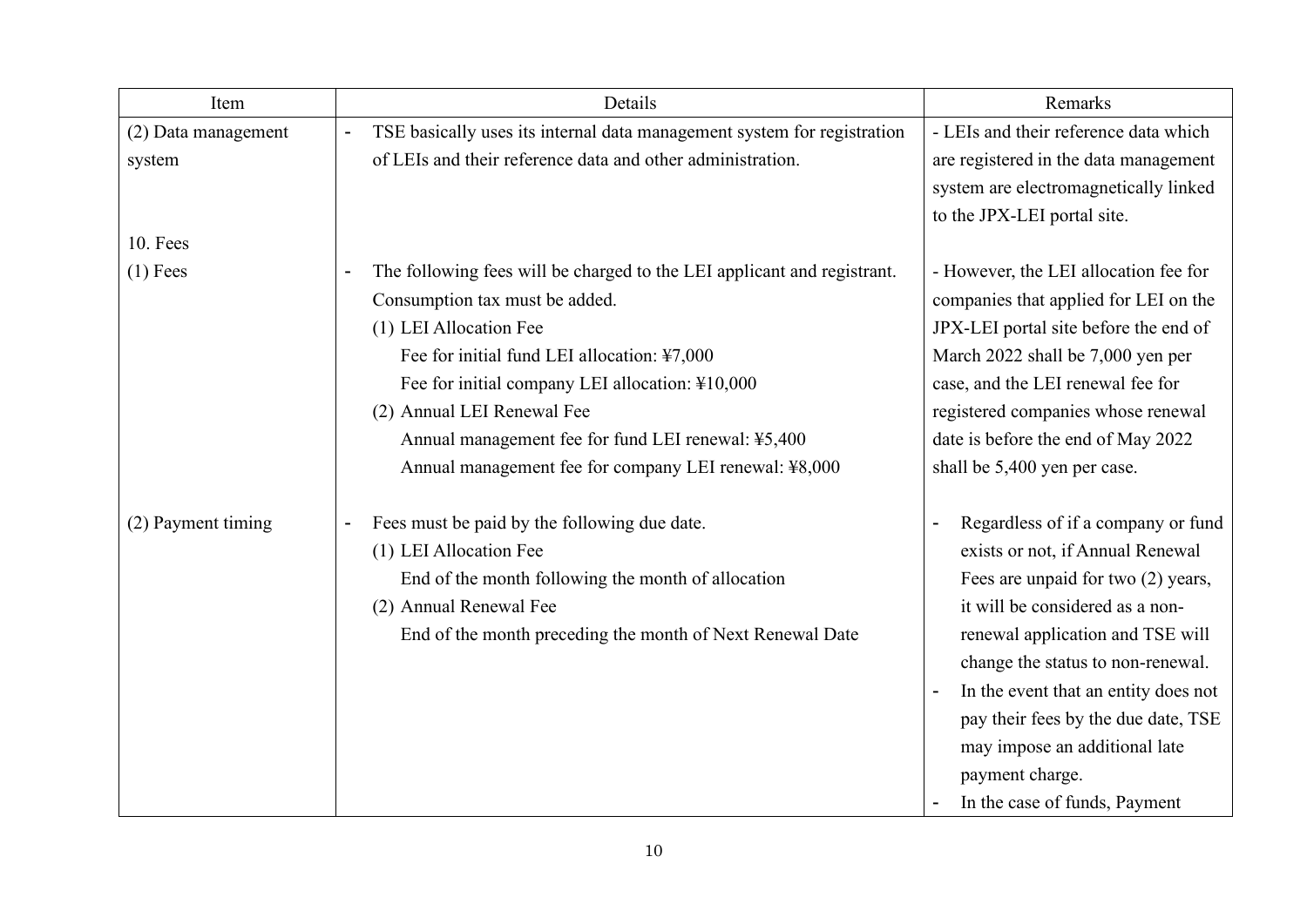| Item                    | Details                                                                                               | Remarks                             |
|-------------------------|-------------------------------------------------------------------------------------------------------|-------------------------------------|
|                         |                                                                                                       | timing for Annual Renewal Fee       |
|                         |                                                                                                       | should be determined individually   |
|                         |                                                                                                       | as per the trustee's intentions.    |
| 11. Implementation Date | This document is effective as of April 1, 2022.<br>$\blacksquare$                                     |                                     |
|                         |                                                                                                       |                                     |
| 12. Others              | Each contract may terminate in the event of (i) a transfer of the Legal                               | In order to make valid again LEI    |
|                         | Entity's LEI to a different Local Operating Unit (LOU) or to Global                                   | that were not renewed, the contract |
|                         | Legal Entity Identifier Foundation (GLEIF), (ii) the entity abandoning                                | can be reinstated by paying the     |
|                         | its status as an entity with an LEI, (iii) a deprivation of the LEI due to                            | Annual Renewal Fees for the time    |
|                         | non-compliance of the entity with requirements in the course of re-                                   | period that was not renewed.        |
|                         | validation.                                                                                           |                                     |
|                         | Each contract will terminate with immediate effect for cause in the event                             |                                     |
|                         | of severe or repeated violation of contractual duties, for which no cure is                           |                                     |
|                         | possible, or cure has been refused despite a reasonable cure period.                                  |                                     |
|                         | In the event that the Master Agreement of TSE with GLEIF is<br>$\overline{a}$                         |                                     |
|                         | terminated, this contract will be terminated by TSE, and TSE shall not                                |                                     |
|                         | be liable for any damages related to such termination.                                                |                                     |
|                         | Official notifications and information exchanged between TSE and                                      |                                     |
|                         | entity should be in Japanese or English.                                                              |                                     |
|                         | TSE reserves the right to revise these Operational Processes as needed.                               |                                     |
|                         | Each entity is obliged to provide true, full and authentic information to<br>$\overline{\phantom{a}}$ |                                     |
|                         | TSE.                                                                                                  |                                     |
|                         | Each entity is aware that only one single LEI may be requested for an                                 | LEI is a one-company specific       |
|                         | entity, and entity is prohibited from applying for a second LEI at either                             | code and intra-group companies      |
|                         | TSE or any other LOU.                                                                                 | cannot take over the contract.      |